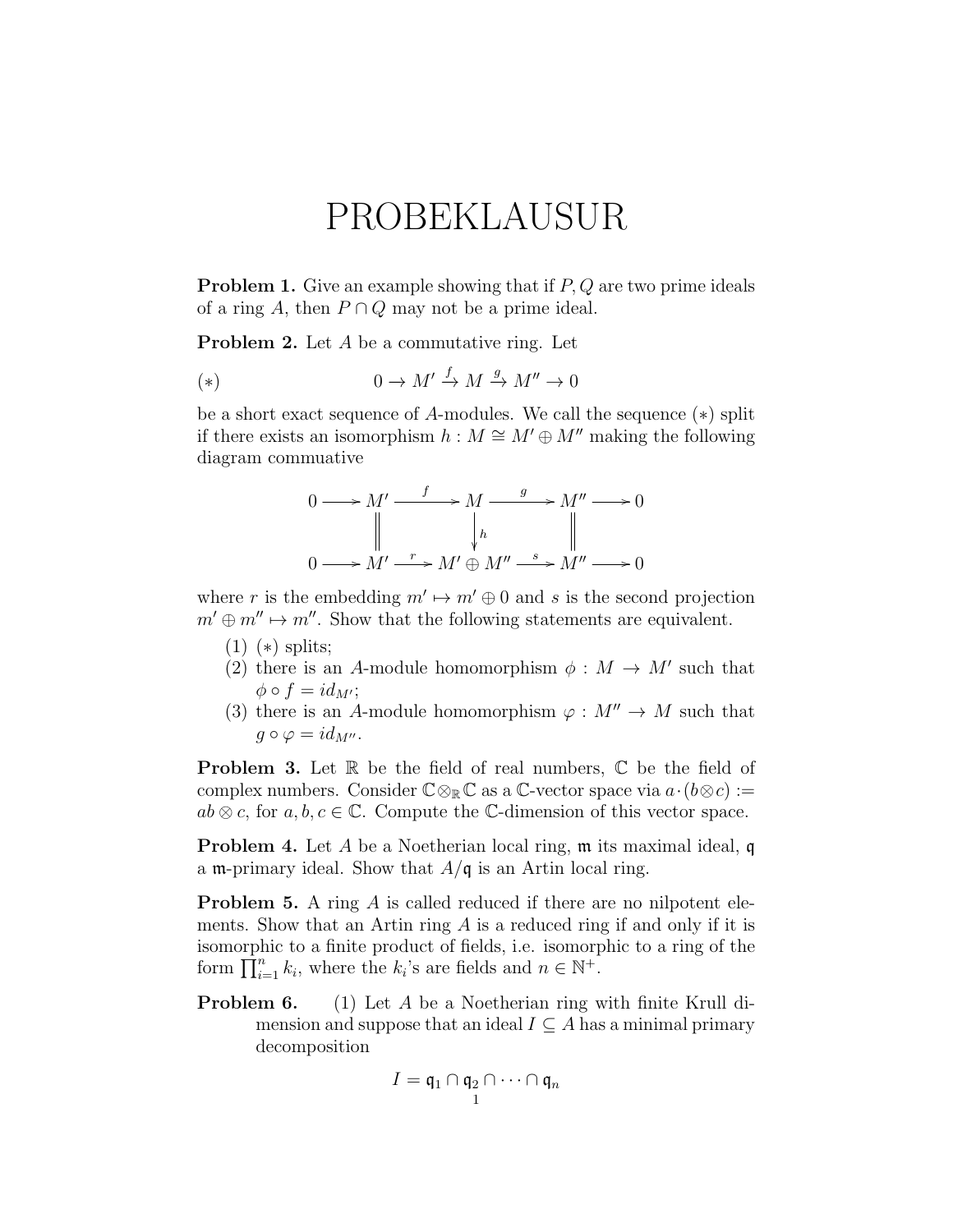for some  $n \in \mathbb{N}^+$ . Set  $\mathfrak{p}_i := \sqrt{\mathfrak{q}_i}$ . Then

 $\dim(A/I) = \max\{\dim(A/\mathfrak{p}_1), \dim(A/\mathfrak{p}_2), \cdots, \dim(A/\mathfrak{p}_n)\}.$ 

(2) Write out a minimal primary decomposition of the ideal

$$
I = (XY, YZ, XZ) \subseteq \mathbb{C}[X, Y, Z],
$$

and determine the primes belonging to I. Which of them are isolated and which are embedded?

(3) Determine the dimension of the ring

$$
\mathbb{C}[X,Y,Z]/(XY,YZ,XZ).
$$

**Problem 7.** Let  $A = k[X_1, \dots, X_n]$  be the polynomial ring in *n* variables over a field k. Let  $\mathfrak{m} := (X_1, X_2, \cdots, X_n) \subseteq A$ . Show that  $\mathfrak{m}$  is a maximal ideal of A. Let  $\mathfrak{q} \subseteq A$  be a m-primary ideal of A. Set

$$
V(\mathfrak{q}) := \{ (a_1, a_2, \cdots, a_n) \in k^{\oplus n} \mid f(a_1, a_2, \cdots, a_n) = 0 \text{ for all } f \in \mathfrak{q} \}.
$$

Show that  $V(q) = \{(0, 0, \dots, 0)\}.$ 

**Problem 8.** Recall that if  $A = \bigoplus_{i=0}^{\infty} A_i$  is a noetherian graded ring with A<sub>0</sub> Artinian,  $M = \bigoplus_{i=0}^{\infty} M_i$  is a finitely generated graded A-module, and if  $\lambda$  denotes the length function defined on the set of isomorphism classes of finitely generated  $A_0$ -modules, then the Poincaré series of M is defined to be

$$
P(M,t) := \sum_{i=0}^{\infty} \lambda(M_i)t^i \in \mathbb{Z}[[t]].
$$

We have proved that there exists a polynomial  $f(X) \in \mathbb{Q}[X]$  such that  $f(n) = \lambda(M_n)$  for  $n \in \mathbb{N}^+$  sufficiently large, and this polynomial is called the Hilbert function of  $M$ . Recall also that if  $A$  is a Noetherian local ring with maximal ideal  $m$ , q is m-primary then there exists a polynomial  $\chi_q^A(X) \in \mathbb{Q}[X]$  such that the length of  $A/\mathfrak{q}^n$  (as an Amodule) is equal to  $\chi_q^A(n)$  for n sufficiently large, and  $\chi_q^A(X)$  is called the characteristic polynomial.

Now let  $A = A_0[X_1, \dots, X_s]$  be a polynomial ring in s variables over an Artin ring  $A_0$ . This is a graded ring, and can be regarded as a graded module over itself.

- (1) Calculate the Poincaré series  $P(A, t)$ .
- (2) Write out the Hilbert function of A.
- (3) Let  $\mathfrak{m} \subseteq A$  be a maximal ideal containing  $\mathfrak{q} = (X_1, \dots, X_s)$ . Calculate the characteristic polynomial  $\chi_{\mathfrak{q}}^{A_{\mathfrak{m}}}(X)$ .